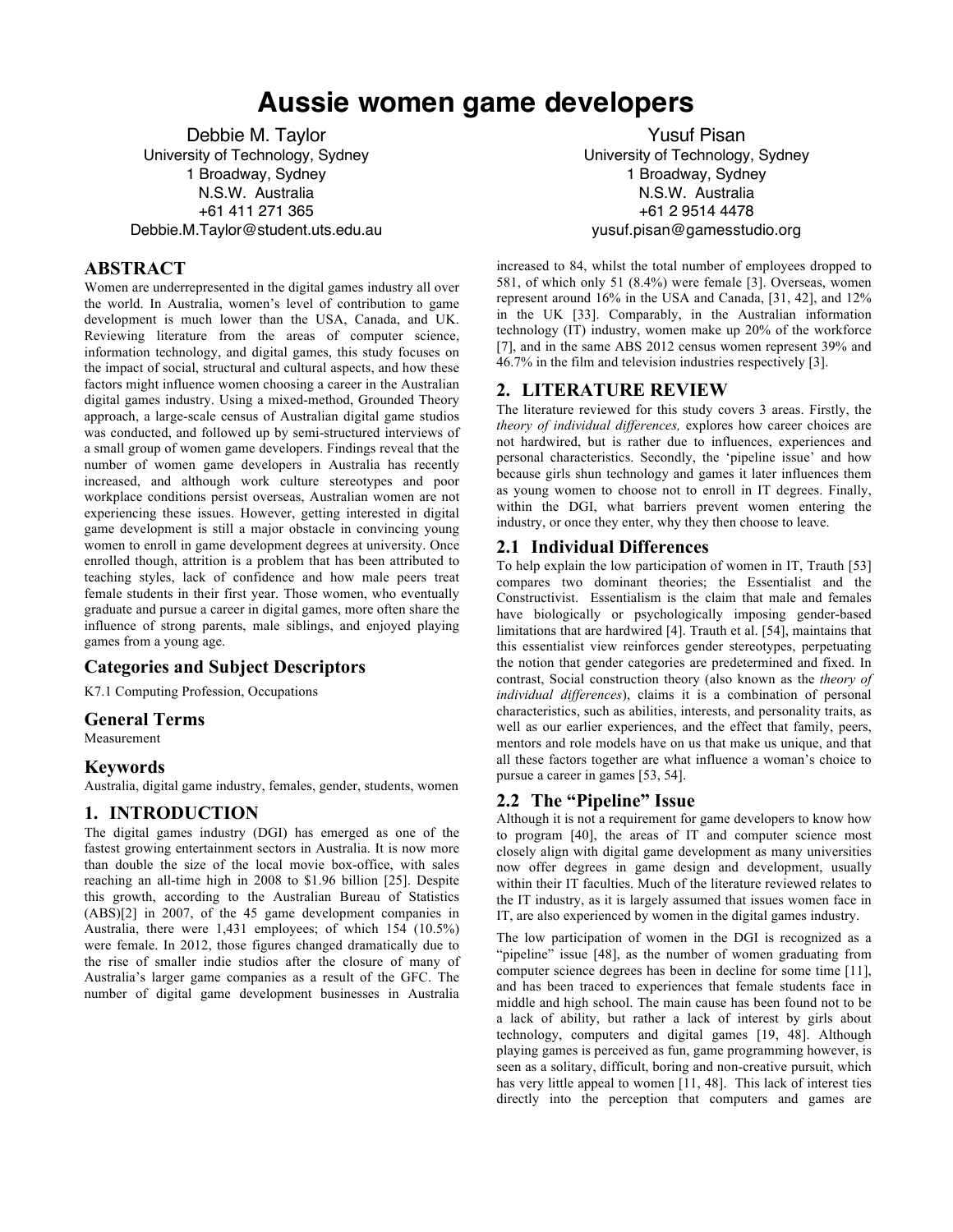masculine pursuits [33], and is further reinforced by cultural expectations and social influences [48].

# **2.3 Early influences of career choice**

While young people seem to have a positive attitude towards computers, technology, and digital games, this response does not always manifest itself in career choice [5]. Little empirical research has been carried out in Australia examining career and subject choices made during middle and high school years [14]. Studies indicate that decisions regarding career paths are made much earlier, between the ages of 11 to 17 [5]. Many young girls in high school will already have decided against technology and may not have even considered that game development is even a possible career choice [5, 23].

### *2.3.1 Gender roles & stereotyping*

Gender roles have expectations about how one should think, act, and feel. These beliefs which we grow up with are based on structural and social influences, which all shape how a girl perceives her role in society [5]. While parents and teachers may encourage girls to look outside of traditional careers, beliefs about role-appropriate behavior for women often restrict career choices, depriving industry of talent [14, 29] as role models may inadvertently reinforce perceptions about careers based on gender that society imposes [5].

### *2.3.2 Peer and parental influences*

Embedded stereotypical attitudes play a large role in how family and friends influence; both encouraging and discouraging young girls from exploring careers in male-dominated fields like game development [8]. Students with parents who have tertiary qualifications manage to defy gender stereotyping, and conversely, parents with lower levels of education are more likely to reinforce them [5]. During adolescence, the effect that boys have on girls is often observed to affect how females see themselves, their classroom experiences, self-efficacy with computers, and their goals. However, older male siblings often influence their younger sisters into masculine careers [5, 48].

### *2.3.3 Lack of role models*

No-one doubts that positive role models play an extremely important role for females looking to pursue a career in digital games [13, 29, 33, 55]. Enderton [20] suggests encouraging girls to have role models as early as middle school, as once they reach their teens, role models for girls more often promote lifestyle and social behavior through music, movies and sport [5], whereas, career-choice role models are usually family members. In 'intact' family structures, that is, where there is one female, and one male parent, strong father figures positively influence a daughter's choice of technology careers, whereas in same-sex parent or single parent families, girls are more likely to cite their mothers as role models [41]. It seems that attending an all-girls school may provide more positive role-models than co-ed schools [14], though it has often been seen as a disadvantage as far as there being a lack of 'boys' subjects' available for girls to explore [55].

### *2.3.4 Confidence*

The perception for most girls about what they are good at is rarely the reality, and confidence, or lack thereof in their abilities, can have an insidious effect. Compared to males, females often underrate their technical capabilities, whereas males are much more confident, though this is often inflated [55]. Whilst girls dislike failure at any level, they are more prepared to spend extended time at the computer trying to solve problems [14]. For males though, when it comes to coding prowess, studies at university have shown that because of the deadlines placed on students, males widely believe that speed, rather than quality of code is a measure of ability, which is reinforced by teachers [37]. This disparity is emphasized when women find themselves in the minority where 'establishing an identity of competence becomes critical to defining a place in the [Computer Science] culture' [37]*.* Because of the higher proportion of males in IT courses at university this is also thought to contribute greatly to unease that women experience to the point that they drop out of studies.

# **2.4 Barriers to entry**

#### *2.4.1 Work culture stereotypes*

Even with an education in IT, relatively few women consider or apply for roles within digital games. Part of the reason is the negative perception of the industry [1, 22, 57, 59]. The maledominated digital games industry is perceived, often correctly, to be exclusive, with a higher tolerance for discrimination, sexual harassment, male humor, and patronizing behavior [8, 27, 30, 49], leading to the perception that working for a game company would be a challenge for most women. In an online interview discussing the so-called, *frat-boy* culture in the games industry, co-founder of Green Door Labs, Marleigh Norton remarked, 'If you are a woman in the industry, there are all these little signals that you are not part of the club, that this is not your tribe' [61].

Comments regarding the treatment of women who work in games, playing games, and attending industry events, escalated in November 2012, when Luke Crane, a game designer asked on Twitter why there as so few 'lady game creators' [56] resulting in dozens of online articles on the topic. Responses spawned the hashtag *#1reasonwhy*, and a huge reaction from the public, both positive and negative [57]. From, how women game players frequently receive hateful comments and threats in-game for playing games that are, 'meant for men only' [21], to women being groped, and sexually harassed at game developer conferences [1, 61], industry events which exhibit topless women, and blatant misogyny [52, 58, 60], hateful backlashes from players asking for female game reviewers to be sacked after citing certain games as being misogynistic [26], to women developers being told that 'they should go and make their own games elsewhere instead of trying to work in the existing industry' [1]. Games industry veteran, Brenda Brathwaite (now Romero), criticised how some game company recruitment ads 'scream fraternity' [60], and that recruitment parties with strippers have been thrown, reinforcing the perception that women need not apply.

Granted, most of these reports never make it into the mainstream media, so it is unlikely to dissuade the average female from considering games as a career option. However, those women who do keep up-to-date with what's happening in the industry are usually gamers, and, are also more likely to be interested in working in digital games. This negativity all round, is far from encouraging for women who may want to choose game development as their career path.

### *2.4.2 How women are portrayed in games*

Like their male counterparts, women want to make games that they themselves would want to play [33], so naturally they want to work for companies that create the types of games they too would enjoy. Game titles that contain barriers for females do more than just alienate the female audience, they also convey an attitude toward women in general, whether it is true of the company or not [32]. Women may be discouraged from the game industry because of how they are portrayed negatively [17], usually depicted weaker, shown as victims or prizes [18], or unacceptably as hypersexualised figures [17, 33, 34, 39, 61]. If game developers treat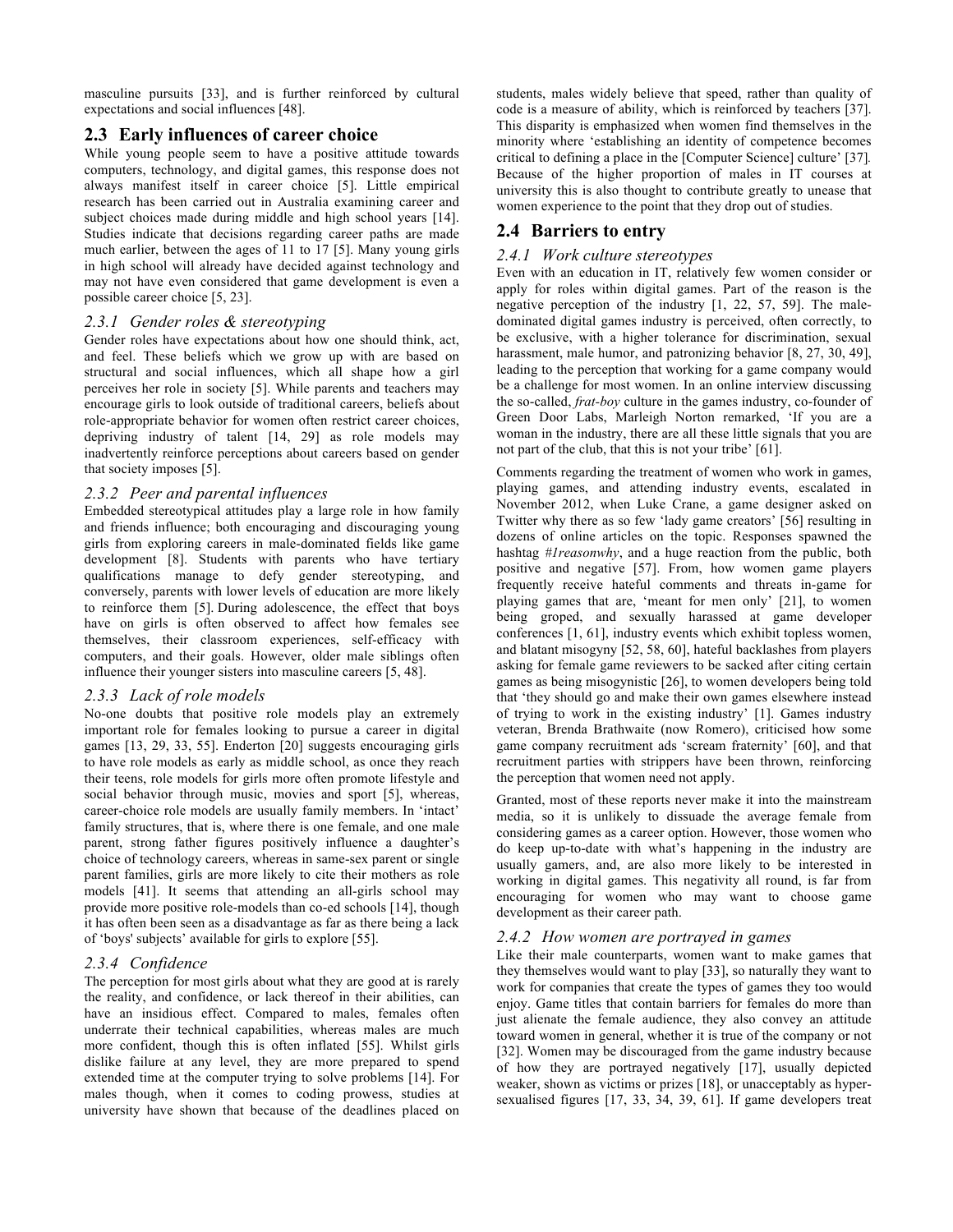female characters this way in their titles, then it does not take much imagination to assume this is how they might treat female employees. If a company's titles are inherently unattractive to female players, then it is very unlikely that females will consider wanting to work there [23, 38]. Fullerton believes more women would enter the industry 'if there were more games on the market to inspire them' [15].

### *2.4.3 You need to be a hard core gamer*

The general perception many people have about being a game developer is that you also have to be a hard-core gamer [12]. As Tracy Fullerton explained in an interview with EDGE magazine at the Game Developer's Conference, some people believe 'if you're not dedicated to hard-core games, you're not a gamer. That leads some aspiring female designers to doubt themselves because they prefer so-called "casual" games, not Gears of War or Halo*'* [28].

### *2.4.4 Making games is not a 'real job'*

Although the skills required may be similar for IT and digital games, most computer science graduates aspire to a professional career, and whilst the games industry itself may sound fun and glamorous, it is not perceived as a professional, long-term career with stability or security [62]. A seven-year veteran of the ADGI from Melbourne, in an interview regarding the downturn caused by the GFC, remarked how in 2009 he was forced to 'take a job in the real world' [9], suggesting that even industry veterans are not totally convinced that working in digital games qualifies as a 'proper' career.

### *2.4.5 Lack of information about industry*

According to Sheri Graner-Ray, chairwoman of the steering committee of non-profit *Women in Games International* (WIGI), many women will not have considered the game industry as a possible career choice simply because of the lack of credible information about roles available [32]. In a report on the DGI in the UK, when women who worked in the industry were asked, they said that finding ways of getting women interested and aware of the industry was deemed more important than improving working conditions [33], presumably because they believed that working conditions were improving, but that the visibility of the industry was not.

### **2.5 Retention issues**

### *2.5.1 Working conditions do not appeal to women*

Crunch time, that 'frenzied period of development right before a game gets shipped' [60] has almost become a requirement and accepted practice in many digital game companies where staff have fast food delivered and are 'locked up', in order to meet deadlines [55]. When crunch occurs over a long period there are diminishing returns when employees are forced to work in excess of what they are able to tolerate both physically and mentally [43]. Not to mention that it is often unpaid [62], as was widely known to have happen at Team Bondi's studio in Sydney during the development of *L.A. Noire,* which was released in 2011 [35]. Many companies argue that because game developers are passionate, that passion can only manifest itself in 'relentless schedules and minimal compensation' [6], which normalize the culture of long hours [43]. According to an Australian workforce study, women are more than twice as likely to be demotivated by long working hours and lack of workplace flexibility than their male counterparts [7]. Because women have the responsibility of both rearing children and maintaining a household, having children is regarded as a constraint [32]. The combination of personal responsibilities and long work hours becomes stressful and tiring which leads many females who are passionate about

working in the industry to decide not to have children [30], therefore eliminating the need for flexible scheduling and shorter hours [16].

#### *2.5.2 Pay disparity*

Australian studies have shown that there are still significant pay disparities between men and women working in the IT industry [7]. While there have been no recent figures published specifically for the Australian digital games industry, it is widely believed that wages paid by Australian game companies are still lower than in other countries resulting in a 'brain drain of Australian talent, particularly compared to the United States' [9]. More recently, the *Game Developer Magazine* conducted an international survey of game developers, broken down by gender and role, which was published in *The 2013 Game Developer Gender Wage Gap* [51]*.* Apart from female programmers, women are under-paid in every other role within the game development pipeline compared to their male counterparts by up to 22% [24].

### **2.6 Summary of literature review**

With a lack of research undertaken in this area within Australia, because of the close cultural ties, a high proportion of the research data in the literature describes experiences from either the USA, or the UK. Notwithstanding this, the issues covered still appear to be interconnected, in a reinforcing "chicken and egg" cycle.

There is a gender imbalance in the ADGI, which has been attributed to less women seeking positions because of real or perceived barriers to entry [36]. The "pipeline" issue further exasperates the problem with women not choosing game development degrees at universities. In fact, most students have made their career choices in middle school where cultural and social influences already steer girls away from games and technical fields.

# **3. METHODOLOGY**

The research was conducted in four distinct phases with the aim of identifying a small group of women who were actively contributing to game development in Australia [50]. Not all businesses operating within the Australian DGI, actually develop digital games, and not all women who work for game development companies actually create games, so the scope needed to start out broad and become more granular until the core community of women game developers could be identified.



**Figure 1 - Four phases of data collection**

During the initial phase, a database of all businesses within the Australian DGI had to be created, as there is no official source with an up-to-date list of every digital game company nationwide. Phase 2 entailed emailing a census individually to every known digital game company across Australia. This phase was instrumental in helping to identify companies that actually develop games, and have female employees. Phase 3 involved sending out invites to 63 females who had been recognized during the second phase, to fill in the *Aussie Women Game Developers* survey. In Phase 4, a small group of women was selected to be interviewed.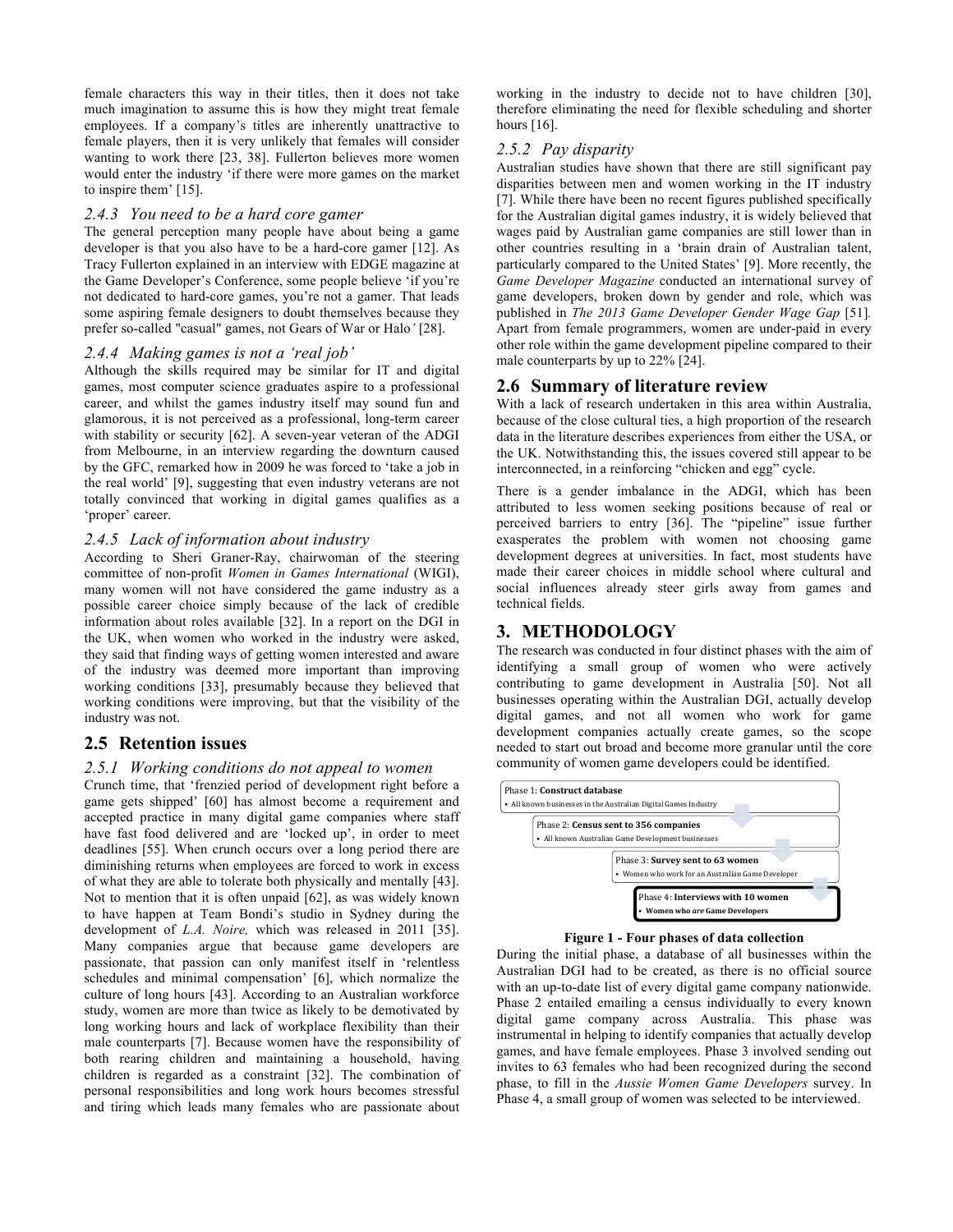# **3.1 Interview of women game developers**

The final phase and primary focus of this research was a one-onone in-depth, semi-structured, open-ended interview with 10 Australian women game developers. One-on-one audio interviews via Skype meant that the interviewer and respondents did not have to travel and could participate from the comfort of their own homes, allowing for flexible hours. Interviews lasted between one and three hours using an extensive list of questions specific to issues that women working in the Australian DGI could relate to. These were drawn from the areas of *Individual Differences*, the *Pipeline Issue, Early influences in career choice,* and *Recruitment & Retention,* and covered family background, childhood, interests, game playing habits, role models, experiences at school, university and work. Because the researcher had shared experiences both in the local industry and at university, it was conducted more like a conversation, comparing notes and experiences along the way, rather than a straightforward, question and answer session. Responses were transcribed on the fly using a combination of full quotes, phrases and memo codes. This allowed the interviewer to take notes discreetly without making the subject feel self-conscious or disrupting the conversation flow. It also enabled data to be searched, sorted, and analyzed later on.

### *3.1.1 Sampling and target respondents*

Based on the target criteria: - that the respondent *must be female*, has *worked in the Australian DGI*, and identifies as someone who *has worked for a game development company in a role where they have contributed to the creation of games*, there were 31 who qualified, but only 10 candidates could be chosen to participate in the one-on-one Skype interview. Created from demographics data collected in the phase 3 survey, a non-probabilistic quota sampling method was used to construct a quota framework matrix which describes characteristics of the target population based on proportions of the total population. For this study, not knowing whether the sample of 31 potential subjects was a good representation of all women game developers across Australia, and because the sample size was restricted to ten subjects, participants were selected from a cross-section of data. This included the respondents' location (state), their most recent job (excluding those overseas), work capacity & number of hours worked each week (preferably fulltime), their job role (technical v- creative), the size of game company they worked for, the type of school they attended, the type of degree qualification they have, and how long they had been working in the industry.

| Code             |            | State Qualification    | Role           |              | Yrs Studio Type<br>& Progression |
|------------------|------------|------------------------|----------------|--------------|----------------------------------|
| KAL <sub>2</sub> | <b>NSW</b> | <b>BScIT</b>           | Programming    | 2            | AAA > left industry              |
| SIJ1             | <b>ACT</b> | Dip Game Dev.          | Programming    | ${<}1$       | Grad > Start Up Indie            |
| HMC3             | WA         | <b>BScIT</b>           | Programming    | 3            | Medium-size studio               |
| SON4             | <b>QLD</b> | <b>BA Film</b>         | 2D & 3D Art    | 10           | $AAA > Own$ business             |
| KSS2             | <b>VIC</b> | Bach Game Dev          | Art            | $\mathbf{1}$ | Start Up Indie                   |
| GAA2             | <b>NSW</b> | Dip Game Design        | Design         | 5            | $AAA >$ Overseas                 |
| FOR <sub>2</sub> | <b>NSW</b> | <b>BScIT</b>           | Programming    | 3            | <b>Own Business</b>              |
| SOM3             | QLD        | A.Dip. Game Dev        | Testing / QA   | 4            | AAA > Own business               |
| AIA <sub>2</sub> | VIC        | <b>BSc Game Design</b> | Design & UI    | ${<}1$       | Start Up Indie                   |
| MAM3             | <b>ACT</b> | PhD AI                 | Al Programming | 8            | <b>AAA Company</b>               |

Potential subjects were then contacted to see if they were available to attend an interview within a two-week timeframe during November 2013. The result of the sampling is the list of ten interview subjects as shown in Table 1. For anonymity, each interviewee was assigned a random code.

# **4. FINDINGS**

# **4.1 Is there a typical female game developer?**

Each interview started out asking respondents to describe themselves, their family background, and interests as a child. Many enjoyed literature and fantasy, and where some were social, a few admitted that they were tomboys. This all sounds typical of a young girl growing up in Australia. However, within the first few minutes of each interview, a theme emerged. As much as the reviewed literature discusses stereotyping and its negative implications and impacts, on women game developers in particular, it was surprising how stereotypically similar many of the women who have eventually chosen to work in the Australian digital games industry, actually were as kids. Self-described as a nerd, an introvert, a bookworm, often liking anime, avoiding athletics, and someone who didn't mind their own company as a child, and above all, they were avid gamers from around age 7 after they got their first PC, console, or handheld. From then on, they were hooked. At school, they were above average students who like science and technical subjects, tried hard, and liked to please their parents and teachers.

Unlike many males who self-identify only as a programmer, the women who work as game programmers, considered themselves more versatile – as being *'both techie and creative' (SOM3),* being able to *'program "creatively" as opposed to coding banking software' (SIJ1),* yet also being able to design games and create art and game assets as well. Many taught themselves *3D modeling and rigging,* and how to *code* and *mod games* in their spare time. The marked difference between IT students and game development & game design students was the emphasis of being able to express creativity in programming [10].

# *4.1.1 Playing games*

The women all still enjoy playing digital games, however, not to the same degree as when they were younger and liked to play AAA, RPG, MMO, and RTS games. Those with partners say that they actively play games together, or else, *make* games together. These days though, most play casual games on their phones and online - not because they prefer them, but more because they '*don't have as much free time* [and] *casual games allow you to play in small bursts' (MAM3).*

The most marked revelation was the influence of male siblings as far as their interest in playing games was concerned. As a child, unlike boys who like to play alone in their room, all said they have fond memories of playing video games with their *brothers*, *uncles*, *neighbors,* or *cousins*, with most attributing a male, usually a brother, for having 'gotten them into games' in the first place.

*'Our parents treated me and my brother the same when it came to toys. We played the same video games and preferred to play with Lego together rather than him play with trucks, and me play with dolls' (MAM3)*

### *4.1.2 Childhood influences*

As new patterns started to emerge, in keeping with the Grounded Theory approach, it was necessary to deviate from the set of planned questions and enquire further about the influences of siblings they grew up with and in particular their birth order (Refer to Figure 2).

Two respondents were from a single-child family, three women were the eldest of two (the younger being male in each case), and the remaining five respondents, were either the middle, or the youngest child, who only had the influence of older and/or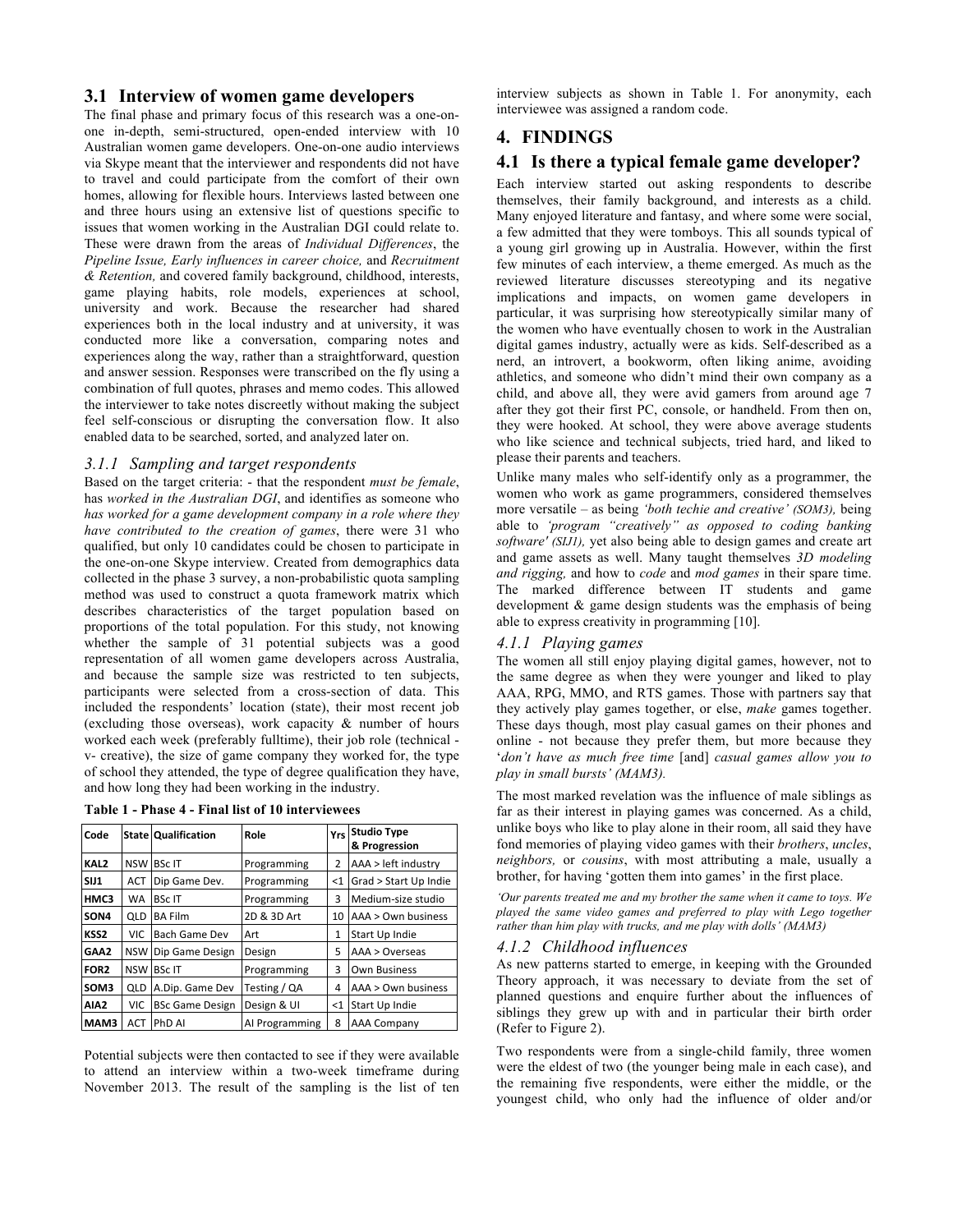younger male siblings. None of the ten women had the influence of a sister whilst growing up. Where two of them had much older female siblings, they acknowledged that their sister played little or no part in their life during their childhood. That is, they were either estranged, or their sister had already moved out of home.



**Figure 2 - Birth order and influence of interviewee's siblings**

### *4.1.3 Parents' education & influence on career*

Just over half of the respondents have parents who come from a science or research background, with more than one-third having PhDs. Not that their fathers suggested they work in digital games, but the fact that almost all respondents admitted to loving *science* and *technical subjects* in high school, is undoubtedly due to their father's influence, and understandable that they eventually pursued game development at university. Similarly, those women who came from single-parent families stated that their mother was their role model and their 'most staunch supporter' (AIA2) who shaped them into the person they are today. Despite friends and extended relatives having misgivings about their career choice, respondents overwhelmingly said that they had the support and backing of their parents when they entered the DGI.

*'I recall my uncle asking whether there's any money in it. I think that is the main thing most people think about… it's a young person's game [and so] it's hard to imagine someone in their 40's still making games' (SIJ1).*

### **4.2 Participation at University**

All ten of the interview subjects have at least one tertiary qualification (some several), and all of them related to their job in the digital games industry. This is not unusual for women in the Australian DGI as every single one of the 35 respondents of the *Aussie Women Game Developers Survey* have tertiary qualifications, and 31 of them specifically related to game development. Half of the respondents majored in programming at university, with the remainder concentrating on Game design, Game Art and Testing, though the programmers also considered themselves creative, saying they like to dabble in graphics as well as code. Similarly, half of the artists said that they program – but just that they consider themselves '*pretty rubbish at it*' (AIA2) even though they don't mind programming. Despite enjoying programming at university, many of the women commented on how as a programmer they were not taken seriously by their male peers, as they were not as fast, yet later on when they started work they had no problems at all with co-workers. This harkens back to claims that male students believe that speed, rather than quality of code, is a measure of ability [37].

### *4.2.1 Low participation at University*

Most respondents commented how in their first year there were anywhere up to 15-20% of females in their classes (higher in nonprogramming subjects), yet by the time they were in their final year they were the only one left. Three of the respondents mentioned that before finally settling on enrolling in a game development degree and eventually graduating, that they had previously enrolled in university straight out of school, but had subsequently dropped out. At the time, they put it down to a number of factors, including, *not fitting in***,** *feeling overwhelmed* and *not being able to keep up* or *get the help they required***,** and that *classes were not being taught in a way that they could grasp*. Perhaps more so, they felt they were too young to start university at that time and were *unable to cope or combine their studies with other commitments***.** Within two years though, they had re-enrolled and eventually graduated with Distinction (75+) averages. They put it down to '*just not being confident at the time'*. It is by no coincidence then that, each one of these factors was also mentioned in Roberts [44]. A prominent and recurring issue that almost every female seemed to experience at university was males challenging them and undermining them if they were put in charge of a team. Some women seem to believe that for '*weaker'* females, this could contribute to why some other women dropped out. When the researcher asked why they chose not to dropout themselves, they said that it was easier to *step aside* or *take a backseat* – they were used to '*sucking it up and just getting on with the work instead of fighting'*.

*'I was put in charge of a team. I had a problem with one of the guys who refused to take on-board anything I had to say… In the end, I backed down and got someone else to take over the lead. They still implemented everything as I had planned, but I didn't have the aggravation of playing politics. Afterwards he treated me fine. We get on okay now' (SIJ1)*

*'The older guys didn't like having a girl telling them what to do' (SOM3)*

*'When I was lead, I was questioned more… It was frustrating like it was ingrained subconsciously for people to challenge my every decision. In the end I stepped down because it was too stressful. I still had control of my work but wasn't as scrutinised as much' (KSS2)*

*'One guy was particularly strong and had a lot of influence with the others… It took him 14 weeks before he said I was doing a good job and realised he was wrong. Now he sings my praises' (AIA2)*

#### *4.2.2 Teaching style*

A higher than expected number of respondents attended the *Academy of Interactive Entertainment (AIE)*, a college, which has campuses in Sydney, Melbourne, and Canberra. All remarked how much they enjoyed their course and the way it was taught. They enrolled with the understanding that it was '*not as competitive'* as a university course, but provided more *face-to-face time with fellow students engaged in group-work,* with *more one-on-one time with teachers who were around when they needed help*. This type of learning environment aligns with findings from a recent Australian study [45], where it was reported that 'small group activities provide students with opportunities to undertake more active learning, addressing the boredom issue' [46]. It also 'reduces the likelihood of students feeling disconnected from the teaching and learning environment, and makes it easier for them to ask for support when they need it' [44]. Conversely, those who completed their degree at a traditional university complained about how *working with guys was frustrating*, as team-mates would never meet up outside of class times to do group work assignments and leave everything until the last minute. They mentioned how they wished there was more 'enforced' class time to work on projects together.

*'Once classes were over, guys in your team never wanted to stay back and work on our games, they would just take off and you wouldn't see them until 10 minutes before the next class. SO infuriating!' (GAA2)*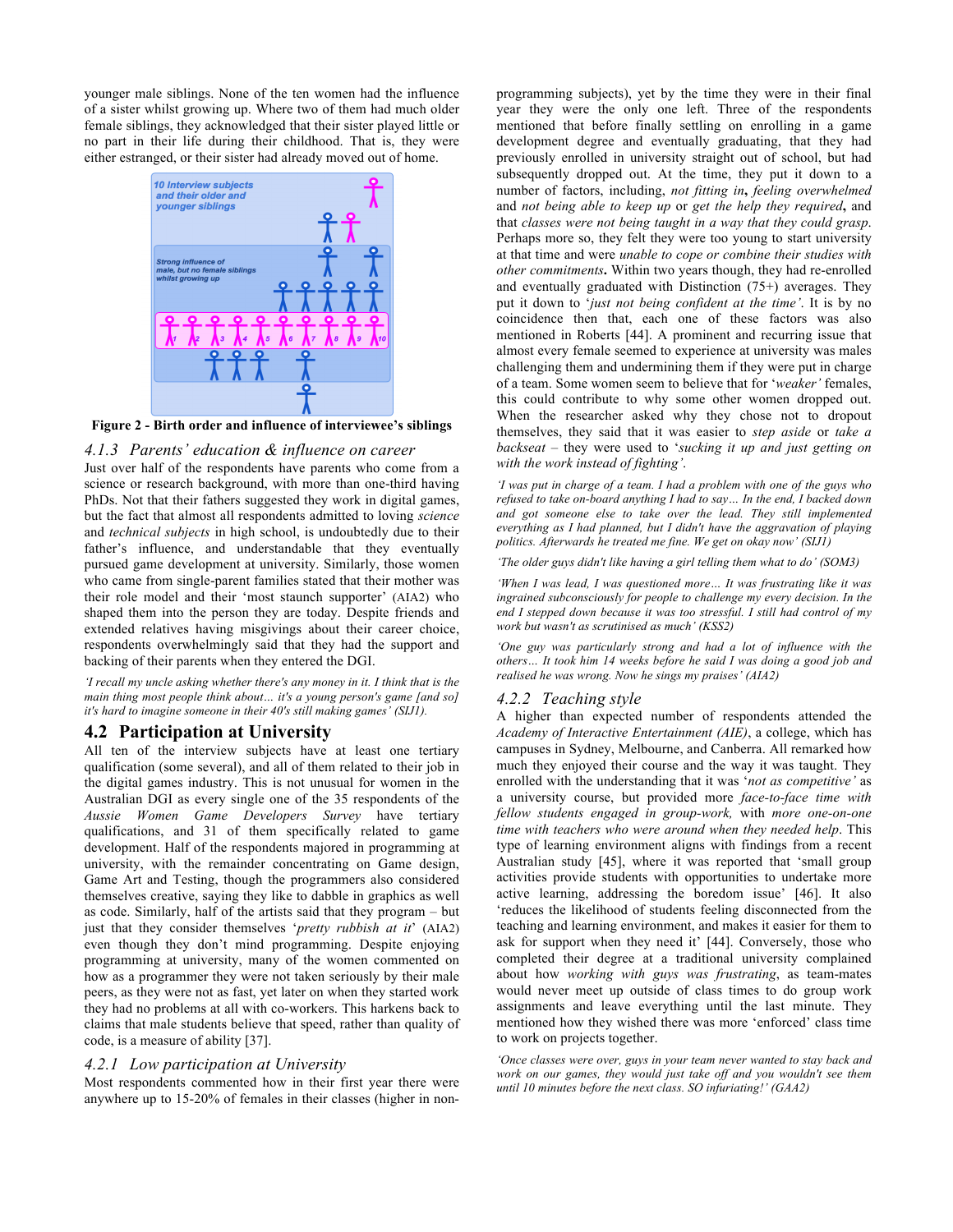# **4.3 Working in a digital games studio**

#### *4.3.1 Perceived stereotypical game industry culture*

Despite Australia's apparent ties culturally with the US, it appears though, at least in the workplace, that many of the issues reported in articles, such as the 'hostile work environment' [49] and how women are treated, were not among concerns raised by any of the ten respondents. That's not to say that it doesn't happen as Trauth [53] said, women might just become inured to such behavior. Perhaps though it may be due to the way Australians view work, or because of the more stringent workplace laws, that these problems are not evident within the Australian DGI.

#### *'I don't think women are treated any differently. It is not something I have come across. We all just want to get our work done' (MAM3)*

*'I've never personally experienced any sexism or harassment. Some guys though are awkward and can make inappropriate comments or worse, apologise every time, which makes me remember I'm a girl. Like when I first started they would make a big deal about having to 'hide' the porn drive. But really it's not an issue, it happens outside of work too' (HMC3)*

### *4.3.2 Workplace conditions*

Only two of the women have children, and both started their families after entering the ADGI, and took a break between jobs. The other eight women are single with no children. Having a partner who is understanding of the demands of the industry is important and every one of them claim that they either met their partner through gaming or programming. Most said that the thought of marriage, family, and kids is a long way off, so issues such as workplace conditions did not appear to be on their radar when they applied for their jobs, though most said conditions where they currently work are good*.*

*'There's a lot of family support, so if I need time off to attend to family stuff, they're fine with it. At the moment I'm only working 4 days [a week] for the moment, but I can ramp back up' (MAM3)*

This has not always been so. Between 2009-11, half of the women were working for AAA companies and all reflected back to things being *'not so nice'* during what one referred to as a '*tumultuous time*' in the industry. Just before the GFC hit there was so much work around and not enough skilled workers that studios were forced to recruit from overseas. One industry veteran commented how when their studio was so much smaller, it was more fun, more intimate and family-like. However, when the company she worked for grew to over one hundred staff in a very short time, the whole dynamic changed, and it became more like an impersonal factory churning out games.

*'I was working 16-hour days for months on end then the project was cancelled. It was so deflating. All accrued overtime in lieu was lost. That is, we were all screwed. Things have changed a lot since then' (SOM3)*

*'Crunch time was the norm, almost every day - not the exception an there was no overtime… Time off in lieu was meant to be in place, however they would discourage you even thinking about taking time off' (KAL2)*

*'I worked 7 days a week for 2 years back in 2009. Basically crunch caused the demise of the place. That was years ago' (SON4)*

A major factor that contributed to the researcher having to undertake the four-phase approach, was to re-locate a whole new group of women to interview after the original group that had been identified back in 2010 had either headed overseas to work in more conducive surroundings, or left the industry altogether.

#### *'I quit out of disgust' (KAL2)*

*'It's one of the reasons why I started my own business. If I'm going to be working 12-hr days I don't want it lining someone else's pockets' (SOM3)*

*'[Having my own company] we set realistic deadlines and pretty much try to stop work before dinner and not work beyond that' (SON4)*

Over the past three years though, the landscape of the ADGI has changed. Where once working conditions were far from acceptable, nowadays work is 'more fun and less crunch' with women happy to report that they usually work 9 to 5, and if they do work back later, then it is because they want to - not because it is expected.

*'Occasionally there'll be something urgent the next day that needs completing the night before. But it's not as if it happens every day, or for weeks or months on end like it used to' (MAM3).*

On the bright side, women were quite happy overall with their jobs. The number one perk is, '*getting to work on really cool games* [and] *getting to work with cool, like-minded people who have the same end-goal… we probably share more common interests [with co-workers] than in other jobs*'.

### *4.3.3 Pay Disparity*

Apart from those women who own their own game companies for whom, in the beginning, like most fledgling businesses, try not to pull a 'proper wage', the topic of pay disparity between work colleagues did not seem to be an issue that any of the women brought up. It is either not a problem, or just not on their radar. Similarly, mentioning of the 'glass ceiling' also brought no response. Perhaps this is because in smaller studios in Australia there is less of a hierarchy, and promotions and remuneration is understood not to be a priority. There was mention however, 2-3 years back, several AAA studios were being accused of exploiting junior staff who were '*being treated like cannon-fodder' towards the end of a project, where these young and inexperienced staff (both male and female) were expected to be willing to work ridiculous hours*' - up to 80 hours a week for minimum wages and no overtime. This no longer appears to be happening in 2013.

#### *4.3.4 It's not a proper career*

Even though the skills required to work as a digital games developer are similar to that of an IT professional, the perception that many people have is that it is not a *real job* [47]. Thankfully, most of the women reported that they have received a lot of support from their immediate family for their career choice; however, some parents and many 'outsiders' still see working in the ADGI as a short-term, risky career move.

*'Gaming is not seen as practical and is not considered a 'serious' job at least as far as my parents are concerned. Still, they never tried talking me out of it' (HMC3)*

# **5. CONCLUSION**

This research addresses gaps in local literature on the Australian DGI, by presenting data collected through surveys and interviews on Australian women game developers. The findings revealed a range of influences. While participation is low, preliminary figures from data collected from the census undertaken during this research indicate that the percentage of women in the Australian digital games industry has actually increased over the past year. This is not due to any changes that specifically affect women, but rather, because of the recent growth in the industry with many new smaller indie studios. Whilst perceptions of work culture stereotypes persist overseas, this does not appear to be the case for women working within the ADGI. Similarly, inflexible workplace conditions, pay disparity, and long working hours are also not compelling women to leave the industry. The 'pipeline issue' appears though to be the primary obstacle in getting women interested in game development. Factors that inhibit women from choosing to enroll are attributed to a lack of interest because the tertiary teaching environment does not suit women's collaborative and more social learning styles. Similarly, being a minority in a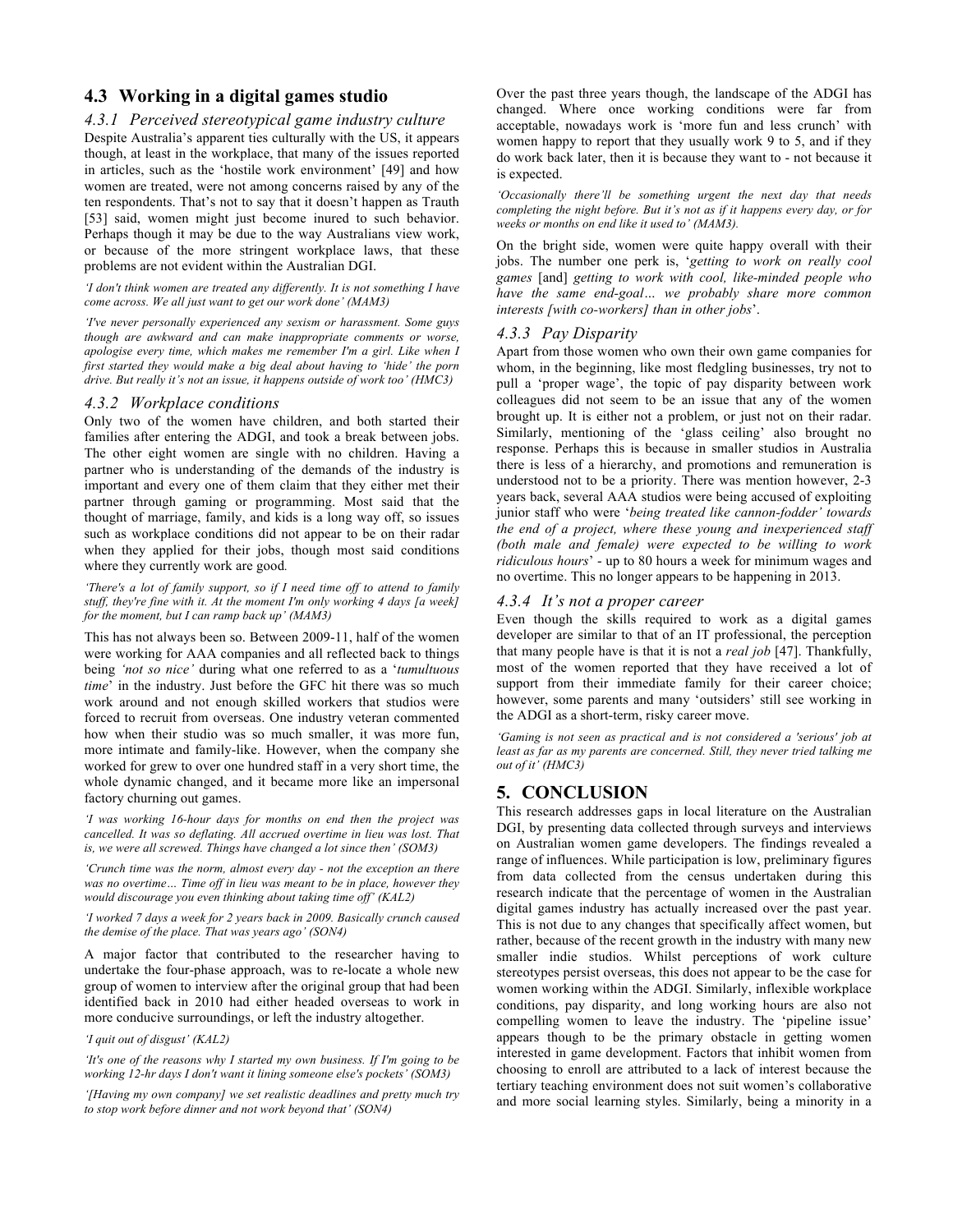male-dominated environment, a significant issue contributing to women dropping out is the way male students treat female classmates in their first-year, which may stem from a lack of confidence coming straight out of high school. Fortunately, this does not persist into industry, but the damage is already done. von Hellens claims that many women are socialized into the game industry culture, by developing coping strategies in an attempt to fit into this male domain [55]. This may be true to a certain degree, but it seems more plausible that women who choose to pursue a career in the ADGI are actually a unique breed, 'a specific type of woman', who is predisposed to eventually want to work in games. Trauth [53] maintains that women who pursue IT are 'powerful people: forthright, strong, driven, ambitious, mathematical, less social than other women, logical and competitive'. Similarly, women who choose to be game developers, also have their own set of unique characteristics. Despite coming from very diverse locations, age groups, schooling and socio-economic backgrounds, from a young age Aussie women game developers possess very similar personal traits, abilities, and interests. Furthermore, they also share the influence of strong parents. Most importantly though, they were introduced to playing games during their childhood by a male relative, which may have eventually aligned them with the digital game development culture.

### **6. REFERENCES**

- [1] #1reasonwhy: the hashtag that exposed games industry sexism: 2012. *http://www.theguardian.com/technology/gamesblog/2012/nov /28/games-industry-sexism-on-twitter*. Accessed: 2012-11-29.
- [2] 8515.0 Digital Game Development Services, Australia, 2006-07: 2008. *http://www.abs.gov.au/AUSSTATS/abs@.nsf/DetailsPage/85 15.02006-07?OpenDocument*. Accessed: 2013-09-29.
- [3] 8679.0 Film, Television and Digital Games, Australia, 2011-12: 2013. *http://www.abs.gov.au/AUSSTATS/abs@.nsf/DetailsPage/86 79.02011-12?OpenDocument*. Accessed: 2013-08-22.
- [4] Acker, J. 1998. The future of "gender and organizations": connections and boundaries. *Gender, Work and Organization*. 5, 4 (1998), 195–206.
- [5] Adya, M. and Kaiser, K.M. 2005. Early determinants of women in the IT workforce: a model of girls' career choices. *Information Technology & People*. 18, 3 (2005), 230–259.
- [6] Allen, T.J. and Corp, N. 2006. The Passion of the Developer : ea \_ spouse in the h \_ ouse ! A panel on labor relations and quality of life in the industry. *Sandbox Symposium 2006,* (Boston, Massachusetts, 2006), 29–40.
- [7] Australian Government 2013. *Information and communications technology workforce study*.
- [8] Australian Government 2013. *Women in male-dominated industries*.
- [9] Australian Research Council Centre of Excellence 2011. *Working in Australia's Digital Games Industry*.
- [10] Bayliss, J. and Bierre, K. 2008. Game design and development students: who are they? *International conference on Game development in Computer Science* (New York, New York, USA, 2008), 6–10.
- [11] Carmichael, G. 2008. Girls, computer science, and games. *ACM SIGCSE Bulletin*. 40, 4 (Nov. 2008), 107–110.
- [12] Cassell, J. and Jenkins, H. 1998. From Barbie to Mortal Kombat: Gender and Computer Games. *From Barbie to Mortal Kombat gender and computer games*. H.J. J. Cassel, ed. MIT Press. 2–45.
- [13] Chao, S. 2010. *Factors contributing to the underrepresentation of female undergraduates in computer science in Australia*.
- [14] Clayton, K.L. et al. 2009. Gender stereotypes prevail in ICT: a research review. *SIGMIS-CPR '09* (Limerick, Ireland, 2009), 153–158.
- [15] Computer game industry looks to women for fresh insights: 2007.

*http://www.computerworld.com/s/article/293317/Computer\_ game\_industry\_looks\_to\_women\_for\_fresh\_insights?pageNu mber=1*. Accessed: 2013-10-01.

- [16] Consalvo, M. 2008. Crunched by passion: women game developers and workplace challenges. *Beyond Barbie and Mortal Kombat : new perspectives on gender and gaming*. J.Y. Kafai, Y.B. Heeter, C. Denner, J. Sun, ed. MIT Press. 177–191.
- [17] Damsel in Distress (Part 3) Tropes vs Women | Feminist Frequency: 2013. *http://www.feministfrequency.com/2013/08/damsel-indistress-part-3-tropes-vs-women/*. Accessed: 2013-10-21.
- [18] Denner, J. et al. 2005. Girls creating games: Challenging existing assumptions about game content. *DiGRA 2005 Conference: Changing Views - Worlds in play* (Vancouver, BC, 2005).
- [19] El-Nasr, M.S. et al. 2007. Middle-to-High School Girls as Game Designers–What are the Implications? *Academic Days '07*. (2007), 54–58.
- [20] Enderton, M. 2003. *Women in Computer Science. Two Studies on the Effects of Stereotypes*.
- [21] Fat, Ugly, or Slutty: Where Online Gaming Harassment Meets Its Match: 2012. *http://broadrecognition.com/politics/fat-ugly-or-slutty-whereonline-gaming-harassment-meets-its-match/*. Accessed: 2013-11-13.
- [22] Female Game Programmers Tell Horrible Stories Of Harassment: 2013. *http://www.businessinsider.com.au/women-programmersstories-of-harassment-2013-3*. Accessed: 2013-03-13.
- [23] Fullerton, T. et al. 2008. Getting girls in the game: toward a "virtuous circle." *Beyond Barbie and Mortal Kombat : new perspectives on gender and gaming*. Y.B. Kafai et al., eds. MIT Press. 161–176.
- [24] Game Developer Magazine 2013. *The 12th Annual GD magazine Salary Survey*.
- [25] Game Developers' Association of Australia: 2008. *http://gdaa.com.au/about*. Accessed: 2013-09-20.
- [26] Gamers petition for sacking of GameSpot writer who criticised GTAV for misogyny: 2013. *http://www.mcvuk.com/news/read/gamers-petition-forsacking-of-gamespot-writer-who-criticised-gtav-formisogyny/0121238*. Accessed: 2013-09-19.
- [27] Games! Girls! Onions!: 2013. *http://www.deadreckon.com/post/60762312852/games-girls-onions*. Accessed: 2013-10-31.